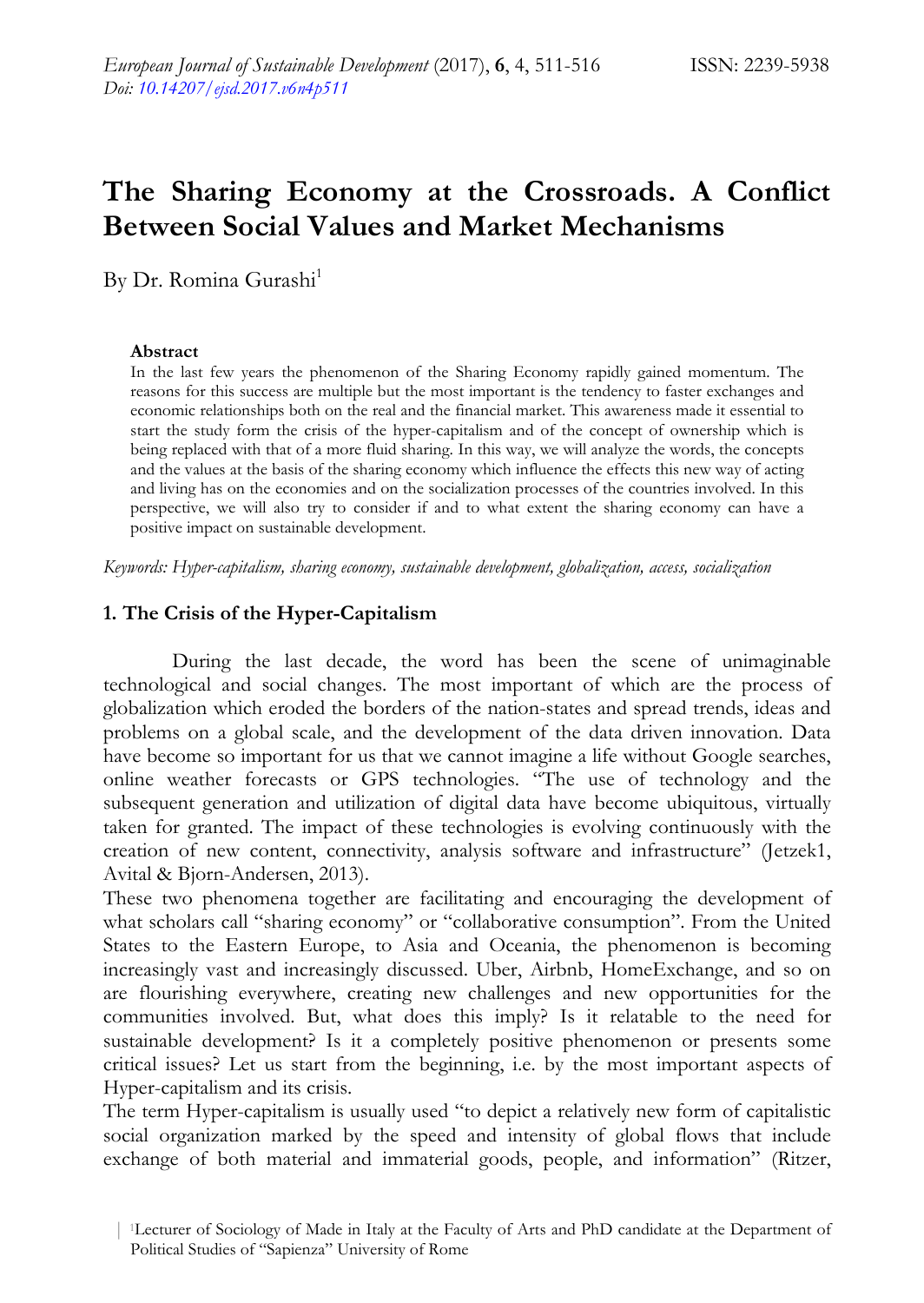2011). In other words, the term Hyper-capitalism indicates a degeneration of capitalism, consisting in economic imbalances and atomization of the social life, able to permeate every aspect of sociality and socialization. In this context, the different spheres of the human life (polity, economy, kinship and culture) overlap. The result is that the economic sphere becomes dominant over the others: economy becomes increasingly and inexorably embedded in the social, cultural and political life at the point that it is impossible to distinguish between one and the other. "In addition, critical scholars believe that this new type of capitalist system has moved toward an extreme laissez-faire capitalism that is marked by greed, selfishness, destruction, wars, and exploitation" (Ritzer, 2011). Since 1980, in fact, the wave of deregulation authorized an increasing of flow of capitals supported by no or little regulation. This produced what Harman (2009) called the "zombie capitalism". Taking the definition that some economists gave to some banking institution after the crisis of 2008 – i.e. of "zombie banks" as of financial institutions that were in an "undead state" – Harman speaks of a zombie system while describing the failed capitalist system of the twenty-first century which appears to be in a state of death when it comes to achieving the objectives related to basic human needs.

Following this reasoning, it is undeniable that capitalism has change during the years, particularly after the start of the deregulation process and the massive spread of information technologies which have had an upward fly after the 2000s. We are speaking of a substantial transformation provoked by the development of new technologies in communication, transportation and market functioning (Graham, 2002) which favored faster exchanges both on the real and the financial market. "Hence, the traditional form of the capitalist market economy, in which spheres of production, consumption, and circulation are separated, does not adequately describe current social, cultural, and economic relations" (Ritzer, 2011).

But what is the difference between capitalism and hyper-capitalism? Established that the most important ideas of capitalism are the right to private property, the control of the factors of production  $-$  i.e. labor, land and capital  $-$  by the private enterprises, the accumulation of capital, the competition between private businesses provide faster, cheaper and better goods and services, the willingness to change and the presence of a night-watchman state, hyper-capitalism is known to be an exasperation of capitalism characterized by hyper-consumerism – i.e. the consumption of goods for non-functional purposes (Sirgy, 2001) –, the centrality of the information technologies that influences the consumption-production flow, the costumes, the tastes, and the way of living. The immediacy, intensity, and the sheer volume of those processes make hyper-capitalism a historically unique social process (Ritzer, 2011).

In this framework, the economic and social theorist Jeremy Rifkin (2001) shows how the accessing of experiences is becoming dominant over the ownership of things. Using Internet, apps, software, smartphones, and B2B commerce, the users are contributing to give shape to a new – maybe different – type of capitalism that originates from the growing awareness of the crisis of capitalism itself both as a self-regulated economic phenomenon and as an instrument for achieving social objectives.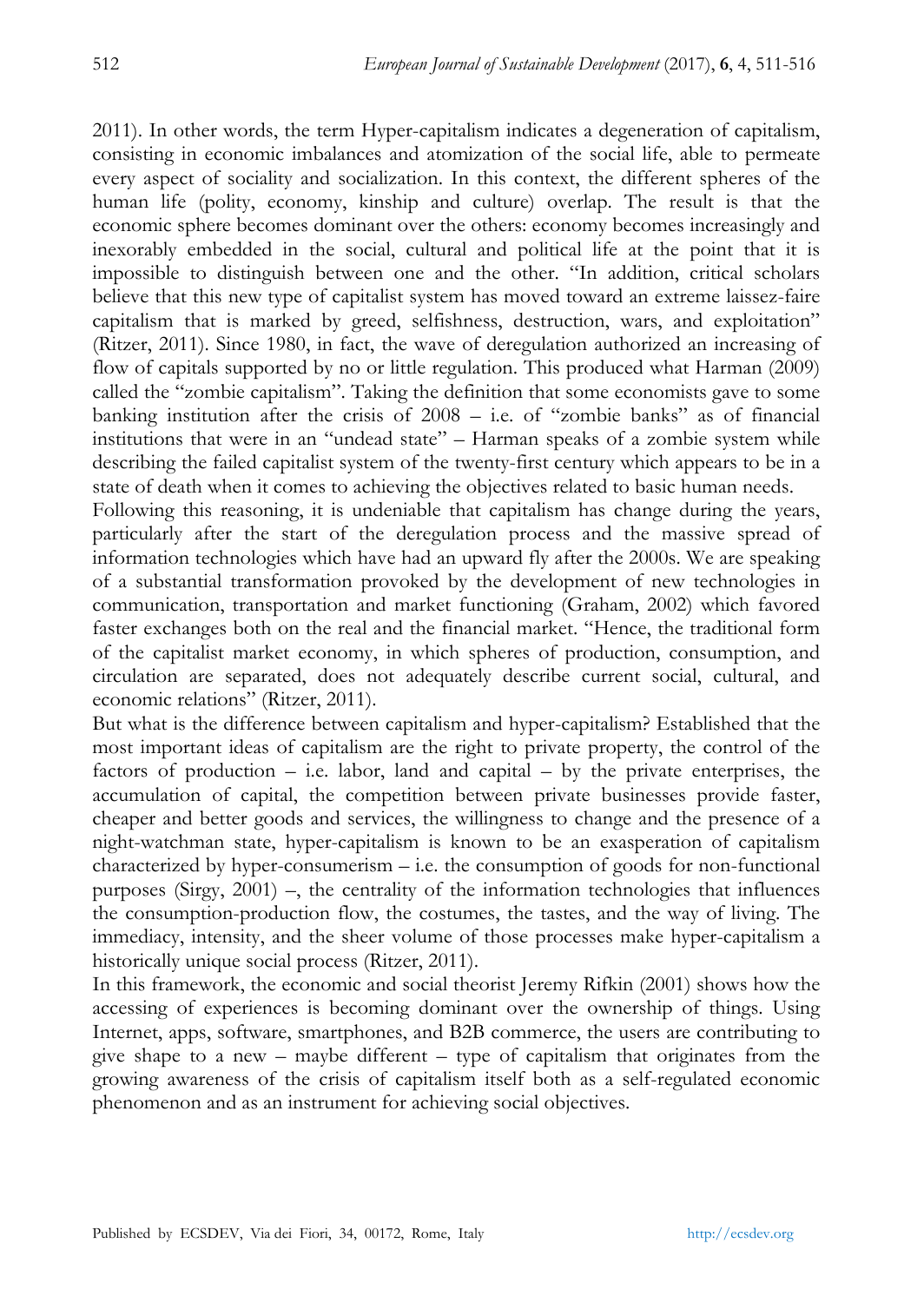## **2. Access: The Beginning of the Decline of Ownership**

Rifkin's work *The Age of Access: The New Culture of Hypercapitalism, where All of Life is a Paid-for Experience* (2001a) is a milestone in this regard. The social theorist brilliantly shows how the transactions between buyers and sellers progressively changed in time and space. Now in fact the products are bought and sold 24 hours a day for 7 days a week, in different markets, with different time zones, and in different geographical positions.

Products like CDs, books, newspapers are being sold in digital formats making the products always available and reducing their production cost. It is therefore possible to say that people more and more pay for experiences, not tangible products.

Through apps and software, we pay to be connected in networks guaranteeing unlimited access to information and new experiences. "In the network economy, both physical and intellectual property are more likely to be accessed by business rather than exchanged. Ownership of physical capital, however, once the heart of the industrial way of life, becomes increasingly marginal to the economic process. It is more likely to be regarded by companies as a mere expense of operation rather than an asset, and something to borrow rather than own" (Rifkin, 2001a). As Shipman (2015) demonstrates, the recent turbulence in the world economy are a consequence of capital gain and losses exacerbated by the disappearance of assets in the real market.

In this globalizing process, it is clear that a big change is taking place: we are shifting from a system of mass industrial production to another of mass cultural production. Our society is therefore experiencing a new phase of capitalism characterized by a continuous impulse to be connected in virtual network in order to obtain services and to try new experiences (as sport programs, virtual life-coaching, virtual tourism and so on). The immediate consequence is the replacement of old social relationships characterized by empathy, faith, solidarity with the buyer-seller market relationship. "It is human time that is being commodified, not places or things. Services always invoke a relationship between human beings as opposed to a relationship between a human being and a thing. Access to one another, as social beings, becomes increasingly mediated by pecuniary relationships" (Rifkin, 2001a).

The assimilation of the social and cultural sphere in the economic sphere represents a cardinal transformation in the future of the human beings. If we think of Polany's *Great Transformation* (2001), we realize that during the first phases of industrialization "essential to the change from a premodern economy to a market economy was the altering of human economic mentalities away from a non-utility maximizing mindset to one more recognizable to modern economists", and that "prior to the great transformation, markets had a very limited role in society and were confined almost entirely to long distance trade" (Polany, 2001). But when the great transformation begun – we are speaking of the Second Industrial Revolution – the States adopted competitive capitalist economies whose effect was the demolition of the social order and the adoption of a laissez-faire politics.

If we then consider what already said in this sociological framework, we realize that culture progressively and inexorably lost its primary role in shaping economy and society. This is the first time in history that social trust, sense of community and values are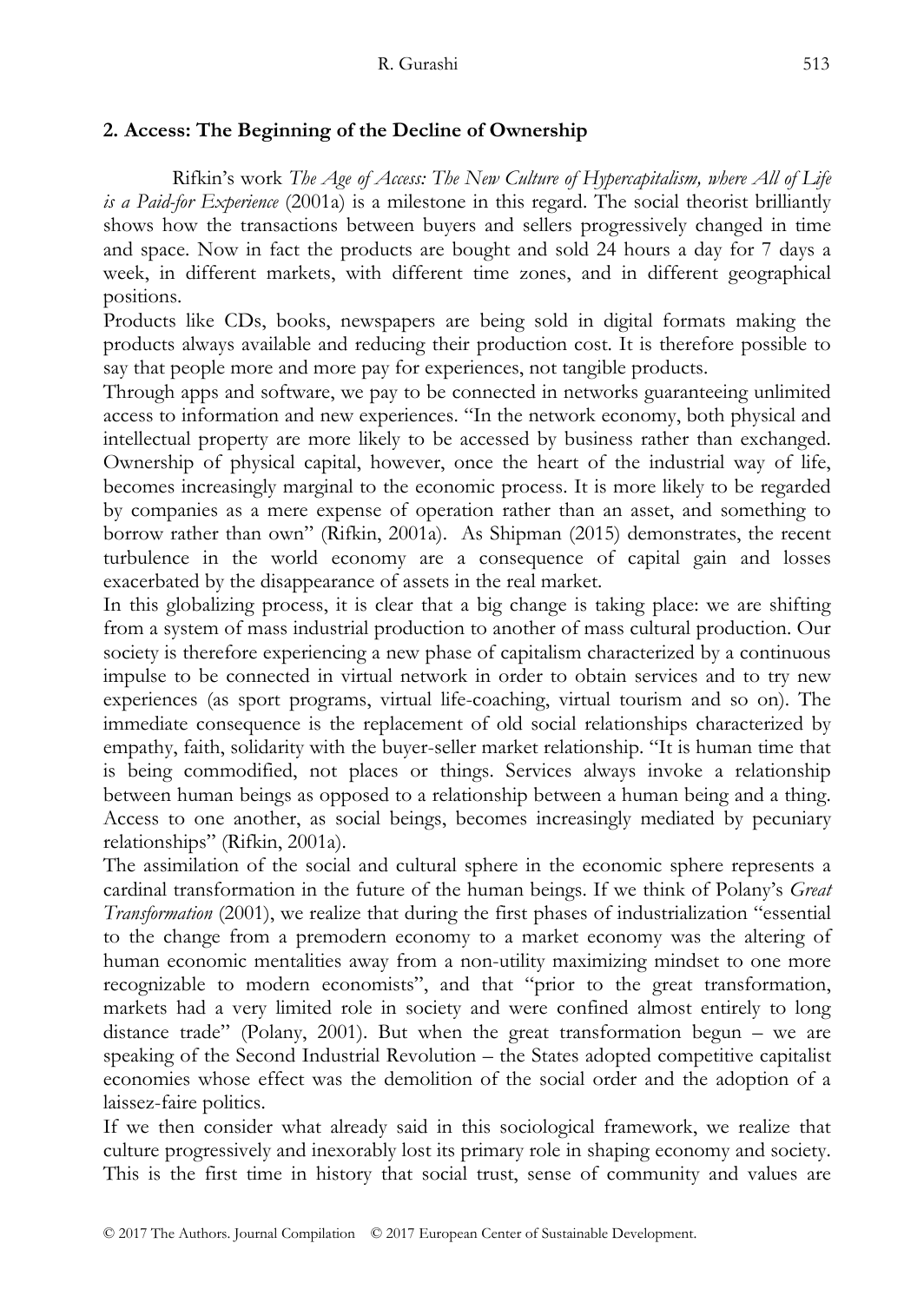postponed, make subservient to markets. The risk of this imbalance is the depletion and the dissipation of cultural resources, which is a global catastrophe. "Finding a sustainable way to preserve and enhance the rich cultural diversity that is the life-blood of civilization in a global network economy increasingly based on paid access to commodified cultural experiences is one of the primary political tasks of the new century" (Rifkin, 2001b).

The challenge our globalized word should face in the near future therefore concerns the identification of a balance in the most important political-economic aspects of the life. This means the preservation and the improvement of local cultures accompanied by the preservation of the possibility to access to other cultural resources and assets on the marketplace.

## **3. The Dichotomies in the Core Values of the Sharing Economy**

Given that the sharing economy is a hybrid market model based on collaboration and exchange, people usually associate it with website or smartphone applications like AirBnB, Uber, Blablacar, TaskRabbit etc. But the sharing economy is not only an app or a website. It invokes values such as democracy, decentralization, sustainability, local economic development, sense of community and rejection of hierarchies (Botsman & Rogers 2010).

Moreover, the phenomenon reveals an important aspect related to the preservation of the environment: the choice to access to services and products rather than to buy and own them reflects anti-consumerist inclination which demonstrates that it is not the possession, but the experience we made with these things that makes people happy. This inclination therefore is ecological in the sense that drives us to optimize the use of assets we have at our disposition and to contain the excessive consumerism typical of the Hyper-capitalism.

Through networks, people share ideas and create communities based on common principles and values. Some of these communities are created between neighbours who share and exchange their goods with the people of the neighborhood creating new social reticulations expanding their network of relationships. This situation helps to strengthen the sense of community and the empathy between people.

But what is to be tested is if the dominant trend of the sharing economy goes towards the sustainable development or, as already said, towards a dangerous drift of extreme capitalism. In this sense, in fact, it seems that the phenomenon of the sharing economy presents two opposite and dichotomic souls.

Established that the sharing economy is "1) an economic opportunity; 2) a more sustainable form of consumption; 3) a pathway to a decentralized, equitable and sustainable economy; 4) creating unregulated marketplaces; 5) reinforcing the neoliberal paradigm; and, 6) an incoherent field of innovation" (Martin, 2015), the difficulty to comprehend whether it could be the future of sustainable development is evident.

However, as "there are limits to earth's resources and its capacity to absorb the waste of products of industry; this must be taken into account in the process of economic development so that the legacy we leave our children is not a planet in a worse state of health than we inherited" (Kaplan M.A., 1992). Some aspects of the collaborative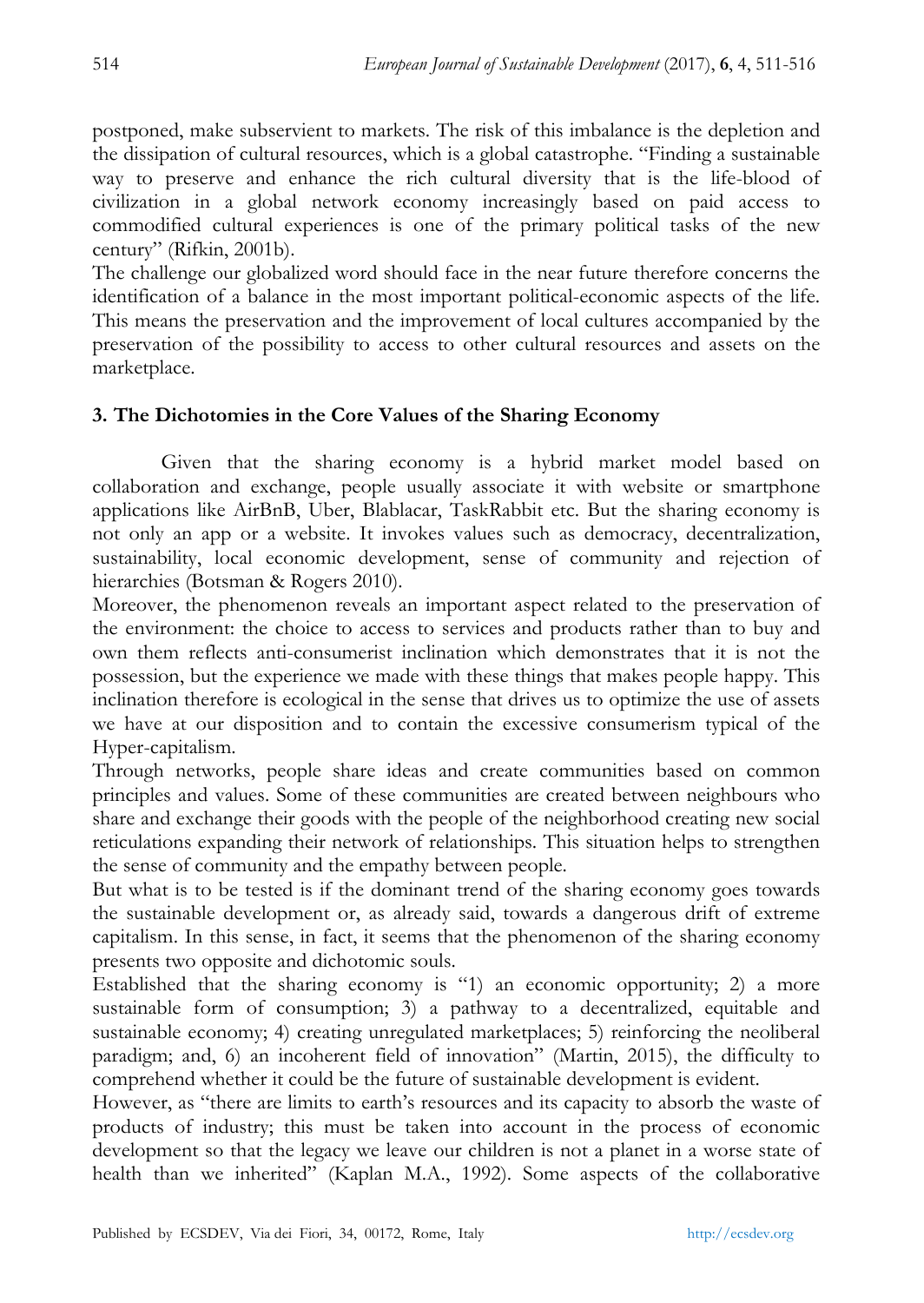consumption can help in this sense, favoring the contrast of Hyper-consumerist drifts: these are the preference for access rather than ownership, the appeal to values such as solidarity, equity and sustainability, the references to the rise of a social awareness.

On the other hand, it is undeniable – and we must not underestimate it – the strong impact the Hyper-capitalist trends had in the strengthening of the neoliberal paradigm, the increasingly fast and reckless consumption, the creation of new, increasingly global and increasingly deregulated markets.

### **4. Sharing Economy and Sustainable Development: An Antithesis?**

The aim of the present work was to explore the two sharply contrasting souls of the sharing economy: the sustainable and the destructive. Both affect the socio-economic phenomenon under consideration and both have contributed to give shape to it. But its future developments remain uncertain, depending on which of the two souls will prevail. In order to strengthen the positive aspects, the States of the International Community should start to regulate the phenomenon, so as to contain the drifts connected to hyperproduction, hyper-consumption, the erosion of the time dedicated to the private life in favor of the time of economic life. Through the new technologies, in fact, the economy is invading every aspect of the lives of the human beings, commodifying aspects that once were not subordinated to the economic laws. States should also sensitize people that the natural resources upon which society depends are not endless, and that the ongoing depletion and pollution are going to have an irreversible impact on our lives once the irreproducible public goods will expire. That means that is essential that culture becomes once again autonomous, and even primary, with respect to the economic sphere. It is necessary to reinvert the relationship between human being and economy as the economic systems are to be considered as tools to improve our lives, not as immutable and granitic institutions, a Leviathan imposing its own time and its own rule. The time for a turnaround is about to expire, but maybe through a different economic system, and through social awareness we could create a society where the basic human

### **References**

Botsman R. & Rogers R. (2010) *What's Mine Is Yours: The Rise of Collaborative Consumption*. New York: Harperbusiness.

needs are met without disintegrating the ecosystem guarantying our survival.

- Graham, P. (2002) Hypercapitalism: language, new media and social perceptions of value. *Discourse and Society* 13 (2), 227–249.
- Harman, C. (2009) *Zombie Capitalism: Global Crisis and the Relevance of Marx*. London: Bookmarks Publications.
- Jetzek1 T., Avital M. & Bjorn-Andersen L., (2013) Data-Driven Innovation through Open Government Data, *Journal of Theoretical and Applied Electronic Commerce Research*, Vol. 9, Issue 2, May 2014, 100– 120.
- Kaplan M.A. (1992) Preserving the earth: beyond ideology, *The World and I*. July:20
- Martin C. J. (2015) The sharing economy: a pathway to sustainability or a nightmare of neoliberal capitalism?. *Ecological Economics* 121, 149–159.
- Polanyi, K. (2001) *The Great Transformation: The Political and Economic Origins of Our Time*, 2nd ed, Boston: Beacon Press.
- Rifkin, J. (2001a) *The Age of Access: The New Culture of Hypercapitalism, where All of Life is a Paid-for Experience*. New York: Tarcher Perigee.